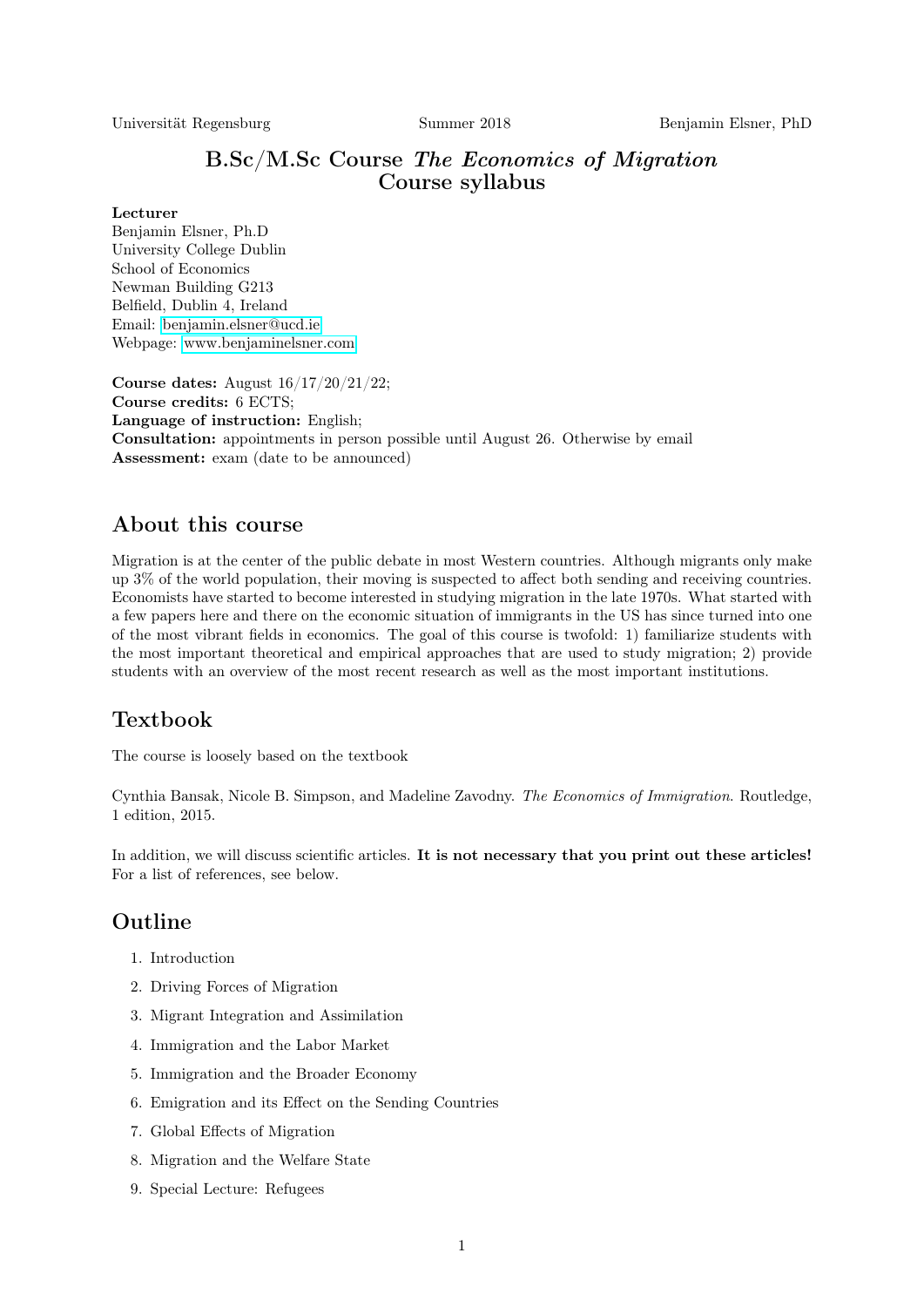# References

## 1) Introduction

Quamrul Ashraf and Oded Galor. The out-of-africa hypothesis: Human genetic diversity and comparative economic development. American Economic Review, 103(1):1–46, 2013

Paul Collier. Exodus: How Migration is Changing Our World. Oxford University Press, 2013

Sari Pekkala Kerr and William R. Kerr. Economic impacts of immigration: A survey. Finnish Economics Papers, 24(1):1–32, 2011

OECD. Oecd international migration outlook, 2018

Çağlar Özden, Christopher R. Parsons, Maurice Schiff, and Terrie L. Walmsley. Where on earth is everybody? the evolution of global bilateral migration 1960-2000. World Bank Economic Review, 25(1):12–56, 2011

Bogdan State, Ingmar Weber, and Emilio Zarheni. Studying inter-national mobility through ip geolocation. In Proceedings of the sixth ACM international conference on Web search and data mining. ACM, 2013

## 2) Driving Forces of Migration

Most of this lecture is based on Bansak et al, Parts I & II

Manuela Angelucci. Migration and financial constraints: Evidence from mexico. Review of Economics  $\mathcal{B}$ Statistics, 97(1):224–228, 2015

Oriana Bandiera, Imran Rasul, and Martina Viarengo. The making of modern america: Migratory flows in the age of mass migration. Journal of Development Economics, 102:23–47, 2013

Michel Beine, Frédéric Docquier, and Cağlar Özden. Diasporas. Journal of Development Economics, 95(1):30–41, 2011

Michel Beine and Christopher Parsons. Climatic factors as determinants of international migration. The Scandinavian Journal of Economics, 117(2):723–767, 2015

Michèle V. K. Belot and Timothy J. Hatton. Immigrant selection in the oecd. The Scandinavian Journal of Economics, 114(4):1105–1128, 2012

Sarah Bohn, Magnus Lofstrom, and Stephen Raphael. Did the 2007 legal arizona workers act reduce the state's unauthorized immigrant population? The Review of Economics and Statistics, 96(2):258–269, 2014

George J. Borjas. Self-selection and the earnings of immigrants. The American Economic Review, 77(4):531–553, 1987

George J. Borjas. Immigration and welfare magnets. Journal of Labor Economics, 17(4):607–637, 1999

George J. Borjas and Bernt Bratsberg. Who leaves? the outmigration of the foreign-born. The Review of Economics and Statistics, 78(1):165–176, 1996

Brian C. Cadena. Native competition and low-skilled immigrant inflows. Journal of Human Resources, 48(4):910–944, 2013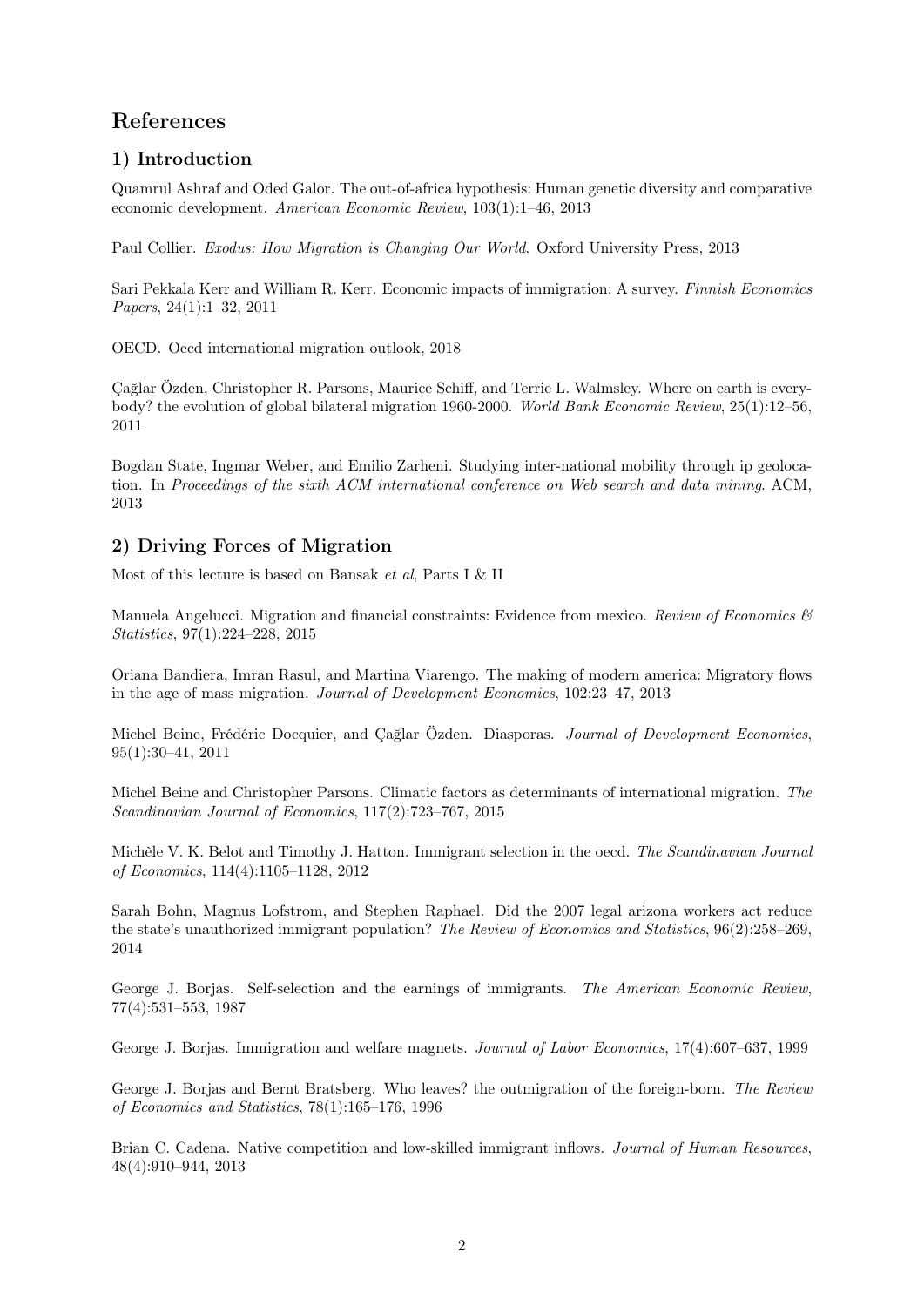Daniel Chiquiar and Gordon H. Hanson. International migration, self-selection and the distribution of wages: Evidence from mexico and the united states. Journal of Political Economy, 113(2), 2005

Barry R. Chiswick. Are immigrants favorably self-selected. American Economic Review, Papers and Proceedings, 89(2):181–185, 1999

Michael A. Clemens and Hannah Postel. Deterring emigration with foreign aid: An overview of evidence from low-income countries. IZA Policy Paper, 136, 2017

Thu Hien Dao, Frédéric Docquier, Christopher Parsons, and Giovanni Peri. Migration and development: Dissecting the anatomy of the mobility transition. Journal of Development Economics, 2018

Giacomo De Giorgi and Michele Pellizzari. Welfare migration in europe. Labour Economics, 16:353–363, 2009

Christian Dustmann and Joseph-Simon Görlach. Selective outmigration and the estimation of immigrants? earnings profiles. In Barry R. Chiswick and Paul W. Miller, editors, Handbook of the Economics of International Migration, volume 1A. Elsevier, 2014

Lidia Farré and Francesco Fasani. Media exposure and internal migration: Evidence from indonesia. Journal of Development Economics, 102(C):48–61, 2013

Jesús Fernández-Huertas Moraga. New evidence on emigrant selection. The Review of Economics and Statistics, 93(1):72–96, 2011

Corrado Giulietti and Jackline Wahba. Welfare migration. IZA Discussion Paper, 6450, 2012

John R. Harris and Michael P. Todaro. Migration, unemployment and development: A two-sector analysis. The American Economic Review, 60(1):126–142, 1970

International Organization for Migration. World migration report, 2013

John Kennan and James R. Walker. The effect of expected income on individual migration decisions. Econometrica, 79(1):211–251, 2011

Henrik Kleven, Camille Landais, and Emmanuel Saez. Taxation and international migration of superstars: Evidence from the european football market. American Economic Review, forthcoming, 2013

Tim Krieger, Laura Renner, and Jens Ruhose. Long-term relatedness between countries and international migrant selection. Journal of International Economics, 113:35 – 54, 2018

Anna Maria Mayda. International migration: A panel-data analysis of the determinants of bilateral flows. Journal of Population Economics, 23(4):1213–1247, 2010

David McKenzie, John Gibson, and Steven Stillman. A land of milk and honey with streets paved with gold: Do emigrants have over-optimistic expectations about incomes abroad? Journal of Development Economics, forthcoming, 2013

Linguère Mously Mbaye. "barcelona or die": understanding illegal migration from senegal. IZA Journal of Migration, 3(1):21, Nov 2014

Dilip Ratha and William Shaw. South-south migration and remittances. World Bank Working Paper, 102, 2007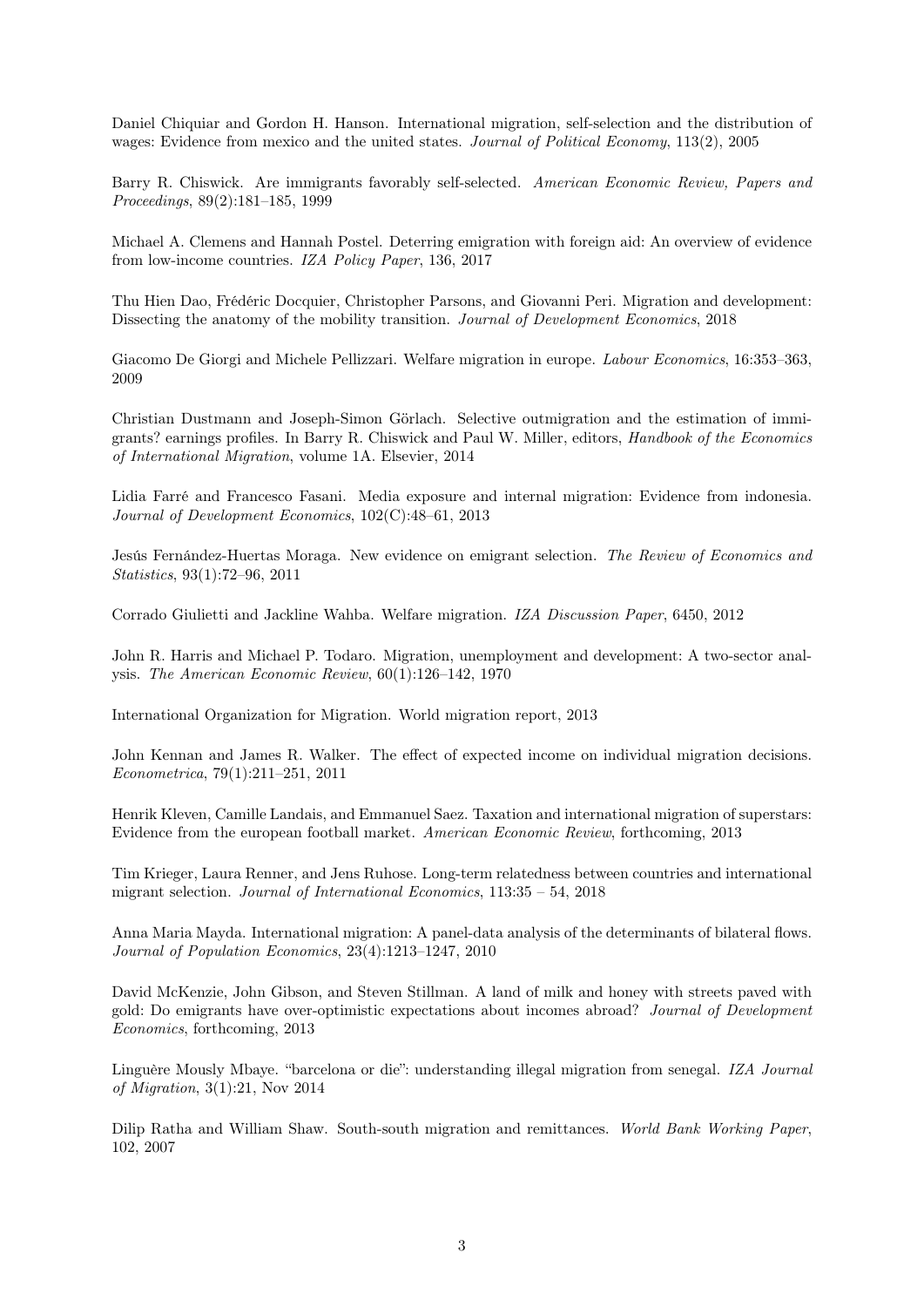Bryan Roberts, Gordon Hanson, Derekh Cornwel, and Scott Borger. An analysis of migrant smuggling costs along the southwest border. Department of Homeland Security Working Paper, 2010

Larry A. Siaastad. The costs and returns of human migration. The Journal of Political Economy, 70(5):80–93, 1962

Marta Tienda. Multiplying diversity: Family unification and the regional origins of late-age US immigrants. International Migration Review, 51(3):727–756, sep 2017

Wilbur Zelinsky. The hypothesis of the mobility transition. Geographical Review, 61(2):219–249, 1971

### 3) Migrant Integration and Assimilation

Most of this lecture is based on Bansak et al, Part II

Catalina Amuedo-Dorantes and Francisca Antman. Schooling and labor market effects of temporary authorization: evidence from daca. Journal of Population Economics, 30(1):339–373, Jan 2017

Olof Aslund and Dan-Olof Rooth. Do when and where matter? initial labour market conditions and immigrant earnings. Economic Journal, 518:422–448, 2007

Olof Aslund, Per-Anders Edin, Peter Fredriksson, and Hans Gr onqvist. Peers, neighborhoods, and immigrant student achievement: Evidence from a placement policy. American Economic Journal: Applied Economics, 3(2):67–95, April 2011

Ciro Avitabile, Irma Clots-Figueras, and Paolo Masella. The effect of birthright citizenship on parental integration outcomes. The Journal of Law and Economics, 56(3):777–810, 2013

Ciro Avitabile, Irma Clots-Figueras, and Paolo Masella. Citizenship, fertility, and parental investments. American Economic Journal: Applied Economics, 6(4):35–65, October 2014

Hoyt Bleakley and Aimee Chin. Language skills and earnings: Evidence from childhood immigrants. Review of Economics & Statistics, 86(2):481–496, 2004

Hoyt Bleakley and Aimee Chin. What holds back the second generation? the intergenerational transmission of language human capital among immigrants. Journal of Human Resources, 43(2):267?98, 2008

Hoyt Bleakley and Aimee Chin. Age at arrival, english proficiency, and social assimilation among us immigrants. American Economic Journal: Applied Economics, 2(1):165?192, 2010

George J. Borjas. Assimilation, changes in cohort quality and the earnings of immigrants. Journal of Labor Economics, 3(4):463–489, 1985

George J. Borjas. The slowdown in the economic assimilation of immigrants: Aging and cohort effects revisited again. Journal of Human Capital, 9(4):483–517, 2015

Barry R. Chiswick. The effect of americanization on the earnings of foreign-born men. The Journal of Political Economy, 86(5):897–921, 1978

David M. Cutler, Edward L. Glaeser, and Jacob L. Vigdor. Is the melting pot still hot? explaining the resurgence of immigrant segregation. The Review of Economics and Statistics, 90(3):478–497, 2008

Anna Piil Damm. Ethnic enclaves and immigrant labor market outcomes: Quasi-experimental evidence. Journal of Labor Economics, 27(2):281–314, 2009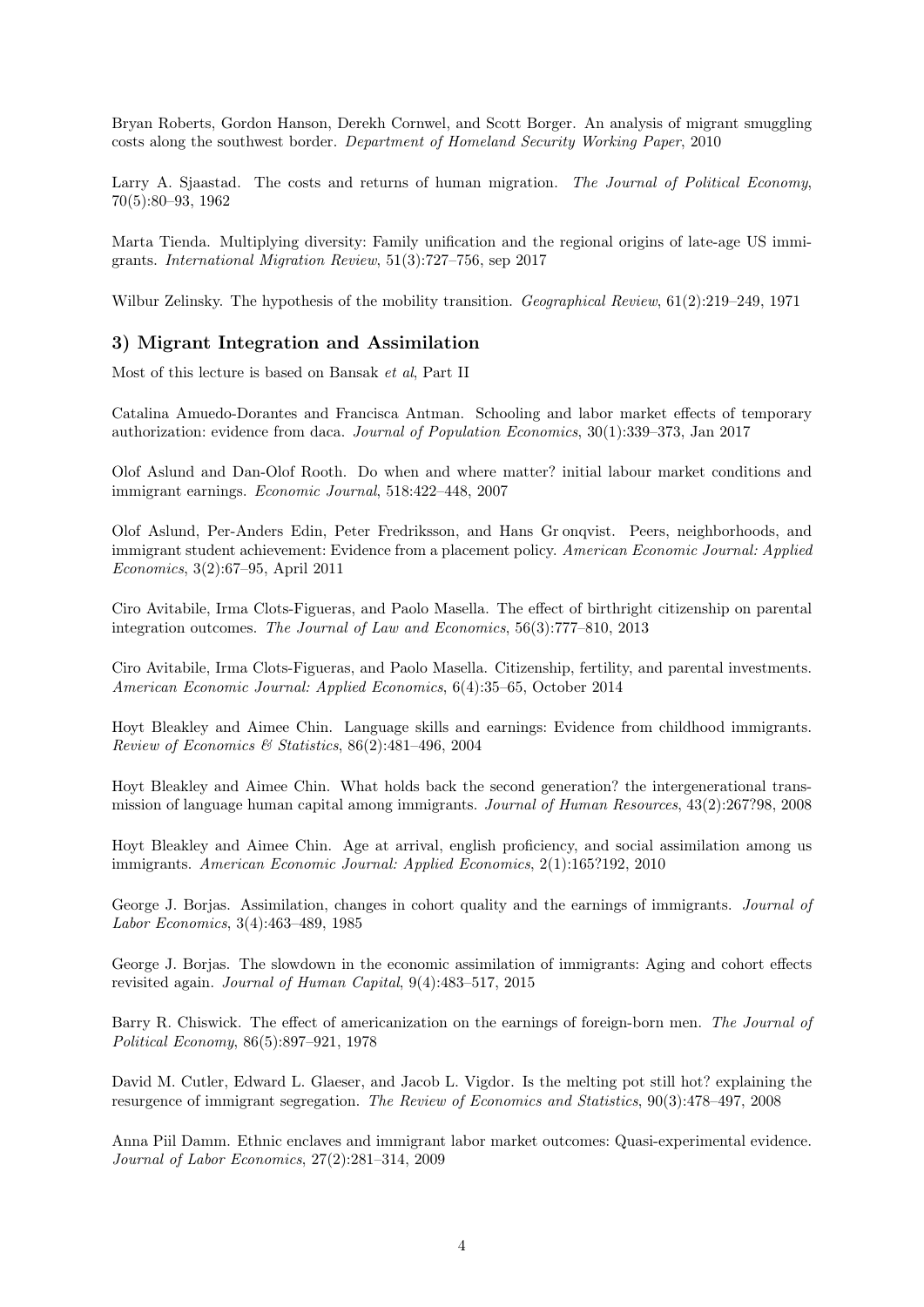Carlo Devillanova, Francesco Fasani, and Tommaso Frattini. Employment of undocumented immigrants and the prospect of legal status: Evidence from an amnesty program. ILR Review, 71(4):853–881, 2018

Christian Dustmann, Tommaso Frattini, and Gianandrea Lanzara. Educational attainment of second generation immigrants. Economic Policy, 69(1):143–185, 2012

Per-Anders Edin, Peter Frederiksson, and Olof Aslund. Ethnic enclaves and the economic success if immigrants - evidence from a natural experiment. The Quarterly Journal of Economics, 118(1):329–357, 2003

Christina Felfe, Martin Kocher, Helmut Rainer, Judith Saurer, and Thomas Siedler. More opportunity, more cooperation? the behavioral effects of birthright citizenship on immigrant youth. Economics Series 340, Institute for Advanced Studies, 2018

Darren Lubotsky. Chutes or ladders? a longitudinal analysis of immigrant earnings. Journal of Political Economy, 115(5):820–867, 2007

Darren Lubotsky. The effect of changes in the u.s. wage structure on recent immigrants' earnings. The Review of Economics and Statistics, 93(1):59–71, 2011

Christoph Sajons. Does granting citizenship to immigrant children affect family outmigration? Journal of Population Economics, 29(2):395–420, Apr 2016

Christoph Sajons. Birthright citizenship and parental labor market integration. Freiburger Diskussionspapiere zur Ordnungsökonomik 16/07, Freiburg i. Br., 2016

### 4) Immigration and the Labor Market

Most of this lecture is based on papers. For a broad overview, see Bansak et al, Part III

George J. Borjas. The labor demand curve is downward sloping: Re-examining the impact of immigration on the labor market. The Quarterly Journal of Economics, 118(4):1335–1374, 2003

George J. Borjas. The wage impact of the marielitos: A reappraisal. Industrial and Labor Relations Review, 70(5):1077–1110, 2017

George J. Borjas and Kirk B. Doran. The collapse of the soviet union and the productivity of american mathematicians. The Quarterly Journal of Economics, 127(3):1143–1203, 2012

Bernt Bratsberg and Oddbjorn Raaum. Immigration and wages: Evidence from construction. Economic Journal, forthcoming, 2012

David Card. The impact of the mariel boatlift on the miami labor market. Industrial and Labor Relations Review, 43(2):245–257, 1990

David Card. Immigrant inflows, native outflows and the labor market impact of higher immigration. Journal of Labor Economics, 19(1):22–64, 2001

Michael A. Clemens, Ethan G. Lewis, and Hannah M. Postel. Immigration restrictions as active labor market policy: Evidence from the mexican bracero exclusion. American Economic Review, 108(6):1468– 87, June 2018

Patricia Cortés and Jessica Pan. Outsourcing household production: Foreign domestic workers and native labor supply in hong kong. Journal of Labor Economics, 31(2):327–371, 2013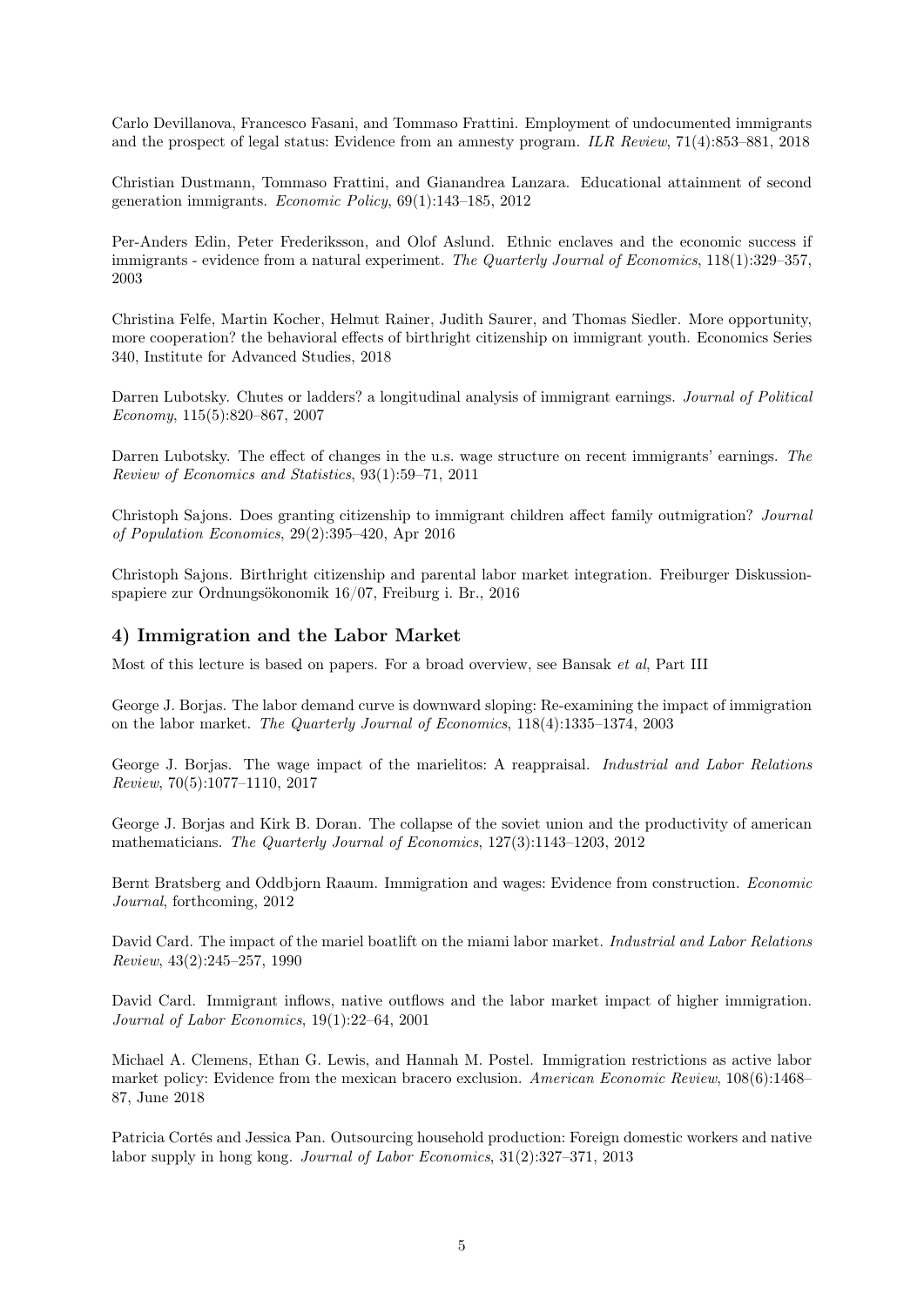Patricia Cortés and Jessica Pan. Foreign nurse importation to united states and the supply of native registered nurses. Journal of Health Economics, 37:164–180, 2014

Patricia Cortés and José Tessada. Low-skilled immigration and the labor supply of highly skilled women. American Economic Journal: Applied Economics, 3:88–123, 2011

Christian Dustmann and Ian Preston. Estimating the impact of immigration on wages. Journal of the European Economic Association, 10(1):216–223, 2012

Christian Dustmann, Tommaso Frattini, and Ian Preston. The effect of immigration along the distribution of wages. Review of Economic Studies, forthcoming, 2012

Christian Dustmann, Uta Schönberg, and Jan Stuhler. Labor supply shocks, native wages, and the adjustment of local employment. The Quarterly Journal of Economics, 132(1):435–483, 2017

Mette Foged and Giovanni Peri. Immigrants? effect on native workers: New analysis on longitudinal data. American Economic Journal: Applied Economics, 8(2):1–34, 2015

Christina Gathmann. Naturalization and citizenship: Who benefits? IZA World of Labor, (125), 2015

Christina Gathmann and Nicolas Keller. Access to citizenship and the economic assimilation of immigrants. The Economic Journal, 0(0)

Ethan Lewis. Immigration, skill mix, and capital skill complementarity. The Quarterly Journal of Economics, 126:1029–1069, 2011

#### 5) Immigration and the Broader Economy

Most of this lecture is based on papers. For a broad overview, see Bansak et al, Part IV

Alberto Alesina, Johann Harnoss, and Hillel Rapoport. Birthplace diversity and economic prosperity. Journal of Economic Growth, 21(2):101–138, 2016

Brian Bell. Crime and immigration. IZA World of Labor, (33), 2014

Brian Bell, Francesco Fasani, and Stephen Machin. Crime and immigration: Evidence from large immigrant waves. The Review of Economics and Statistics, 95(4):1278–1290, 2013

Milo Bianchi, Paolo Buonanno, and Paolo Pinotti. Do immigrants cause crime? Journal of the European Economic Association, 10(6):1318–1347, 2012

George J. Borjas. The economic benefits from immigration. Journal of Economic Perspectives, 9(2):3–22, 1995

George J. Borjas. Does immigration grease the wheels of the labor market. Brookings Papers on Economic Activity, 1:69–119, 2001

Giorgio Brunello and Lorenzo Rocco. The effect of immigration on the school performance of natives: Cross country evidence using pisa test scores. Economics of Education Review, 32:234 – 246, 2013

Brian C. Cadena and Brian K. Kovak. Immigrants equilibrate local labor markets: Evidence from the great recession. American Economic Journal: Applied Economics, 8(1):257–290, 2016

Patricia Cortes. The effect of low-skilled immigration on us prices: Evidence from cpi data. Journal of Political Economy, 116(3):381–422, 2007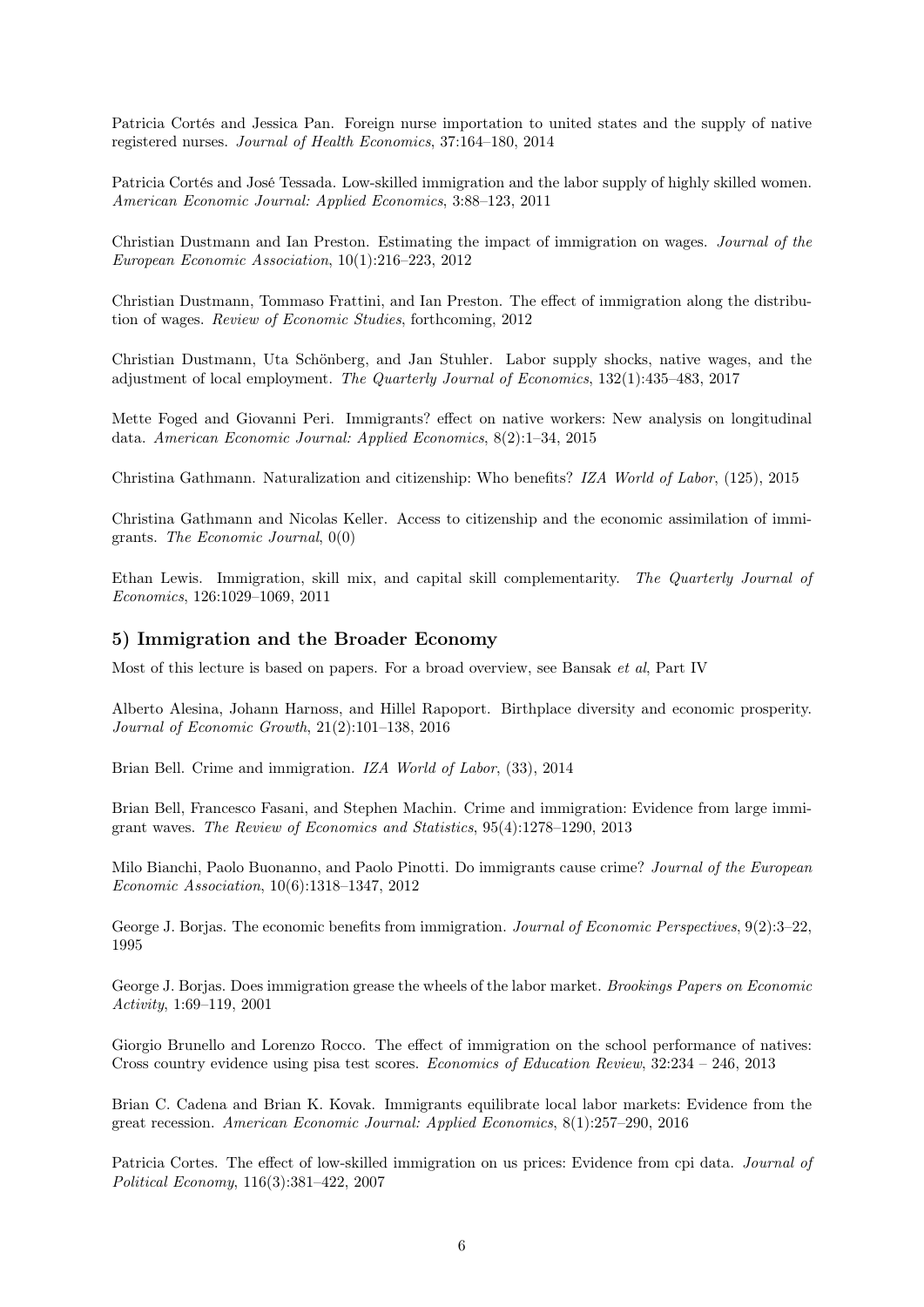Markus Gehrsitz and Martin Ungerer. Jobs, crime, and votes: A short-run evaluation of the refugee crisis in germany. (10494), 2017

Osea Giuntella, Catia Nicodemo, and Carlos Vargas-Silva. The effects of immigration on nhs waiting times. Journal of Health Economics, 58:123 – 143, 2018

Erik Hornung. Immigration and the diffusion of technology: The huguenot diaspora in prussia. American Economic Review, 104(1):84–122, 2014

Peter Jensen. Immigrants in the classroom and effects on native children. IZA World of Labor, (194), 2015

William R. Kerr and William F. Lincoln. The supply side of innovation: H-1b visa reforms and us ethnic invention. Journal of Labor Economics, 28(3):473–508, 2010

Nathan Nunn, Nancy Qian, and Sandra Sequeira. Migrants and the making of america: The short- and long-run effects of immigration during the age of mass migration. Harvard University, mimeo, 2017

Gianmarco I. P. Ottaviano and Giovanni Peri. The economic value of cultural diversity: Evidence from us cities. Journal of Economic Geography, 6:9–44, 2006

Giovanni Peri, Kevin Shih, and Chad Sparber. Stem workers, h1b visas and productivity in us cities. Journal of Labor Economics, 33:S235–S255, 2015

Albert Saiz. Immigration and housing rents in american cities. Journal of Urban Economics, 61:345–371, 2007

Nicole Schneeweis. Immigrant concentration in schools: Consequences for native and migrant students. Labour Economics, 35:63 – 76, 2015

## 6) Emigration and its Effect on the Sending Countries

Most of this lecture is based on papers. For a broad overview, see Bansak et al, Part IV

Nava Ashraf, Diego Aycinena, Claudia Martínez A., and Dean Yang. Savings in transnational households: A field experiment among migrants from el salvador. The Review of Economics and Statistics, 97(2):332– 351, 2015

Toman Barsbai, Hillel Rapoport, Andreas Steinmayr, and Christoph Trebesch. The effect of labor migration on the diffusion of democracy: Evidence from a former soviet republic. American Economic Journal: Applied Economics, 9(3):36–69, July 2017

Catia Batista, Aitor Lacuesta, and Pedro C. Vicente. Testing the brain gain hypothesis: Micro-evidence from cape verde. Journal of Development Economics, 97(1):32–45, 2011

Michel Beine, Fréderic Docquier, and Hillel Rapoport. Brain drain and economic growth: Theory and evidence. Journal of Development Economics, 64:275–289, 2001

Michel Beine, Fréderic Docquier, and Hillel Rapoport. Brain drain and human capital formation in developing countries: Winners and losers. The Economic Journal, 118:631–652, 2008

Jagdish Bhagwati and Koichi Hamada. The brain drain, international intergration of markets for professionals and unemployment. Journal of Development Economics, 1(1):19–42, 1974

Costanza Biavaschi, Michal Burzynski, Benjamin Elsner, and Joel Machado. Taking the Skill Bias out of Global Migration. Working Papers 201810, Geary Institute, University College Dublin, May 2018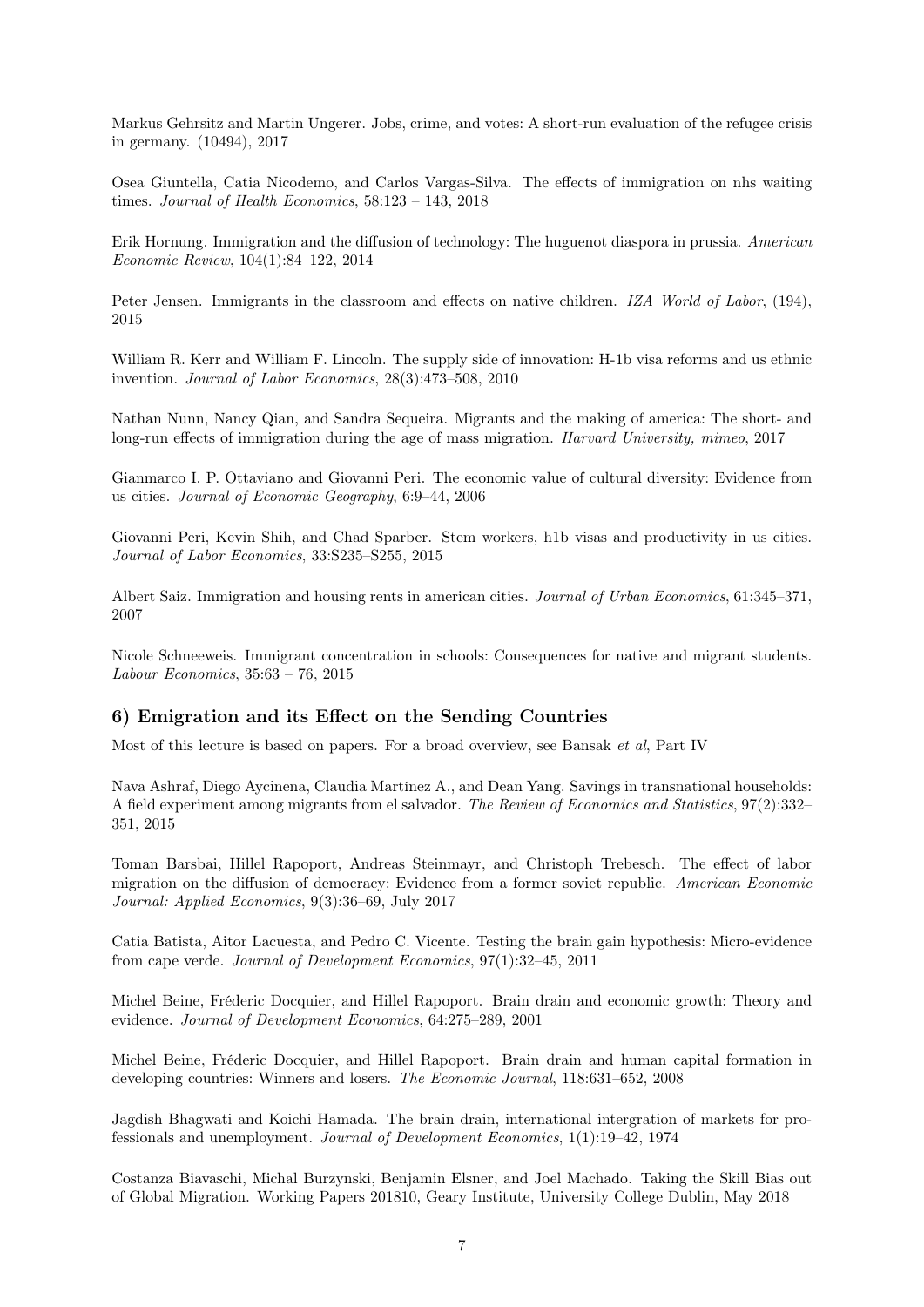Satish Chand and Michael Clemens. Skilled emigration and skill creation: A quasi-experiment. Center for Global Development Working Paper, 152, 2008

Michael A. Clemens. Do visas kill? health effects of african health professional emigration. Center for Global Development Working Paper, 114, 2007

Michael A. Clemens and Gunilla Pettersson. New data on african health professionals abroad. Human Resources for Health, 6(1):1, Jan 2008

Michael A. Clemens. Losing our minds? new research directions on skilled migration and development. International Journal of Manpower, 37(7):1227–1248, 2016

Michael A. Clemens and David McKenzie. Why don't remittances appear to affect growth. Economic Journal, 128(612):F179–F209, 2018

Taryn Dinkelman and Martine Mariotti. The long run effects of labor migration on human capital formation in communities of origin. American Economic Journal: Applied Economics, 8(4):1–35, 2016

Frédéric Docquier, Elisabetta Lodigiani, Hillel Rapoport, and Maurice Schiff. Emigration and democracy. Journal of Development Economics, 120:209–223, 2015

Frédéric Docquier and Hillel Rapoport. Globalization, brain drain and development. Journal of Economic Literature, 50(3):681–730, 2012

Frédéric Docquier. The brain drain from developing countries. IZA World of Labor, page 31, 2014

John Gibson and David McKenzie. Eight questions about brain drain. Journal of Economic Perspectives, 25(3):107–128, 2011

Herbert B. Grubel and Anthony D. Scott. The international flow of human capital. The American Economic Review, 56(1/2):268–274, 1966

Elisabetta Lodigiani. The effect of emigration on home-country political institutions. IZA World of Labor, pages 307–307, November 2016

Andrew Mountford. Can a brain drain be good for growth in the source economy? Journal of Development Economics, 53:287–303, 1997

Slesh A. Shrestha. No man left behind: Effects of emigration prospects on educational and labour outcomes of non-migrants. Economic Journal, 127(600):495–521, 2017

Oded Stark, Christian Helmenstein, and Alexia Prskawetz. A brain gain with a brain drain. Economics Letters, 55:227–234, 1997

Akhenaten Benjamin Siankam Tankwanchi, Caglar Ozden, and Sten H. Vermund. Physician emigration from sub-saharan africa to the united states: Analysis of the 2011 ama physician masterfile. PLOS Medicine, 10(9):1–28, 09 2013

Dean Yang. International migration, remittances and household investment: Evidence from philippine migrants' exchange rate shocks. The Economic Journal, 118:591–630, 2008

Dean Yang. Migrant remittances. Journal of Economic Perspectives, 25(3):129–152, 2011

### 7) Global Effects of Migration

Most of this lecture is based on papers.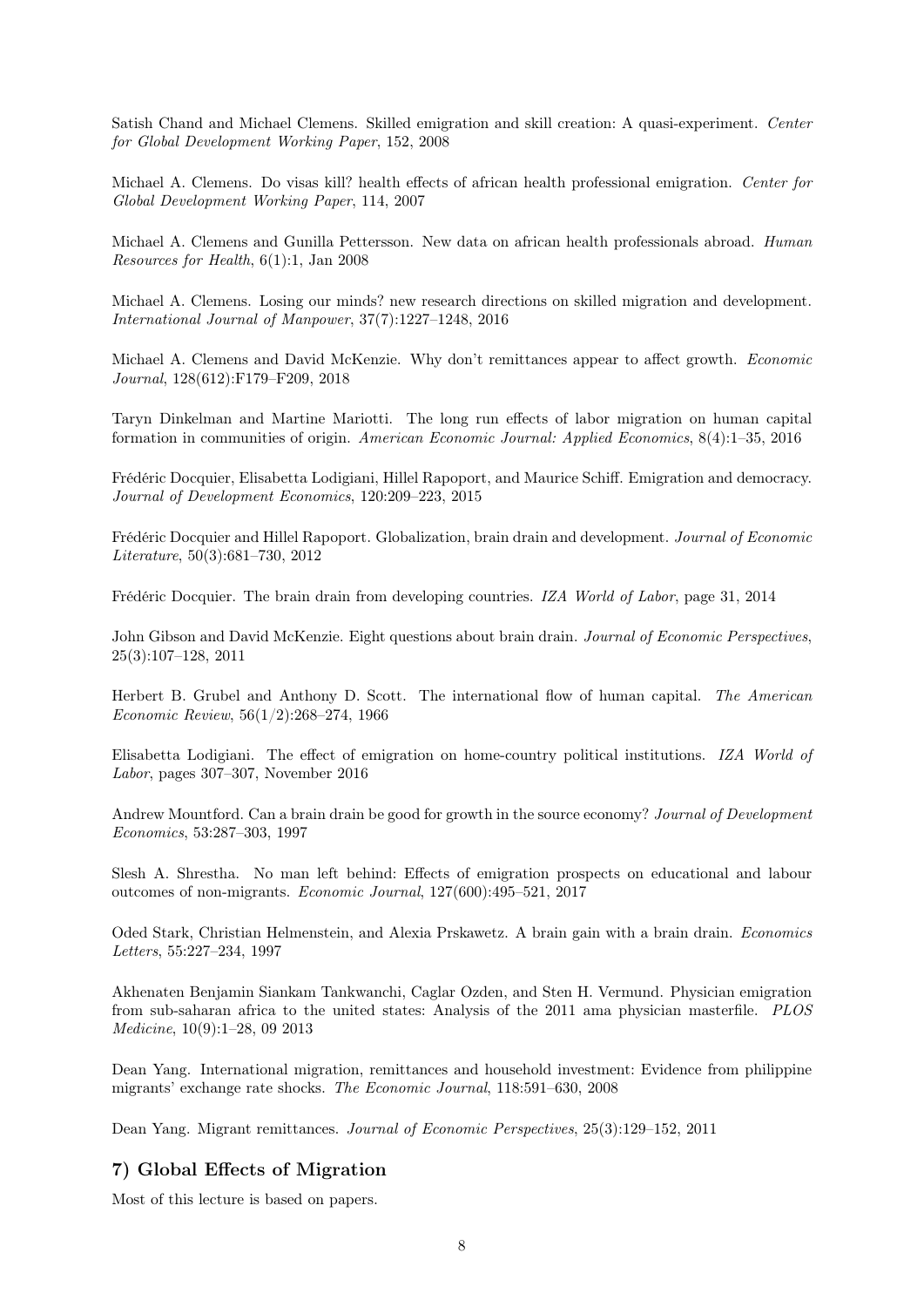Dany Bahar and Hillel Rapoport. Migration, knowledge diffusion and the comparative advantage of nations. The Economic Journal, 128(612):F273–F305, 2018

George J. Borjas. Immigration and globalization: A review essay. *Journal of Economic Literature*, forthcoming, 2015

Konrad B. Burchardi, Thomas Chaney, and Tarek A. Hassan. Migrants, ancestors, and investments. NBER Working Paper, 21847, 2016

Michael A. Clemens. Economics and emigration: Trillion-dollar bills on the sidewalk? Journal of Economic Perspectives, 25(3):83–106, 2011

Michael A. Clemens, Claudio Montenegro, and Lant Pritchett. Bounding the price equivalent of migration barriers. Review of Economics & Statistics, forthcoming, 2017

Julian Di Giovanni, Andrei A. Levchenko, and Francesc Ortega. A global view of cross-border migration. Journal of the European Economic Association, 13(1):168–202, 2015

Gabriel Felbermayr, Volker Grossmann, and Wilhelm Kohler. Migration, international trade, and capital formation: Cause or effect? In Barry R. Chiswick and Paul W. Miller, editors, Handbook of the Economics of International Migration, volume 1 of Handbook of the Economics of International Migration, pages 913 – 1025. North-Holland, 2015

John Kennan. Open borders. Review of Economic Dynamics, 16(2):L1–L13, 2013

Christopher Parsons and Pierre-Louis Vézina. Migrant networks and trade: The vietnamese boat people as a natural experiment. The Economic Journal, 128(612):F210–F234, 2018

### 8) Migration, Political Economy and the Welfare State

Most of this lecture is based on papers.

Alberto Alesina, Reza Baqir, and William Easterly. Public goods and ethnic divisions. The Quarterly Journal of Economics, 114(4):1243–1284, 1999

Alberto Alesina, Armando Miano, and Stefanie Stantcheva. Immigration and redistribution. NBER Working Paper, 24733, 2018

Christian Dustmann and Tommaso Frattini. The fiscal effects of immigration to the uk. Economic Journal, 124(580):F593–F643, 2014

Giovanni Facchini and Anna Maria Mayda. Individual attitudes towards skilled migration: An empirical analysis across countries. The World Economy, 35(2):183–396, 2012

Alexis Grigorieff, Christopher Roth, and Diego Ubfal. Does information change attitudes towards immigrants? representative evidence from survey experiments. IZA Discussion Papers 10419, Institute for the Study of Labor (IZA), 2016

Assaf Razin, Efraim Sadka, and Philip Swagel. Tax burden and migration: a political economy theory and evidence. Journal of Public Economics, 85:167–190, 2002

Marco Tabellini. Gifts of the Immigrants, Woes of the Natives: Lessons from the Age of Mass Migration. Harvard Business School Working Papers 19-005, Harvard Business School, July 2018

German Marshall Fund. Transatlantic trends: Immigration. Technical report, 2011